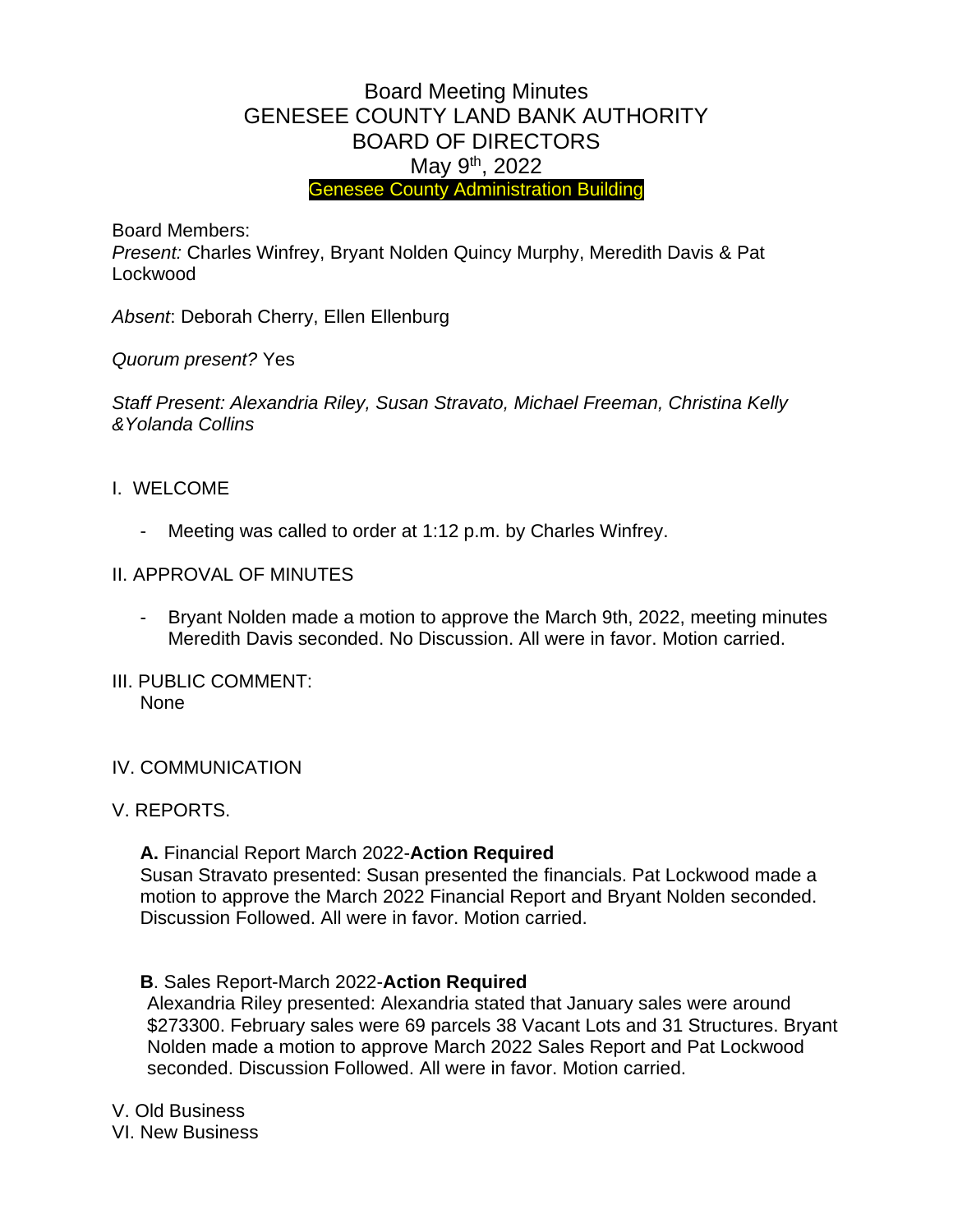### **A.** Multiple Parcel Purchase -**Action Required**

Alexandria Riley presented: Katherine Irish has requested to purchase the following vacant lot (41-05-376-003, -004, -018, -019, -020, -021) at \$1700. The purchase of three or more parcel within 12 months requires Board approval. Bryant Nolden made a motion to approve the sale and Pat Lockwood seconded. No Discussion Followed. All were in Favor. Motion Carried.

## **B.** Multiple Parcel Purchase -**Action Required**

Alexandria Riley presented: Eddie Walters has requested to purchase (46-36-410- 008). The purchase of three or more parcel within 12 months requires Board approval. Bryant Nolden made a motion to approve the sale and Meredith Davis seconded. Discussion followed All were in Favor. Motion Carried

## **C.** Purchase with Prior Foreclosure -**Action Required**

Alexandria Riley presented: Darlene McClendon has requested to purchase (46- 25-158-019) The purchase of three or more parcel within 12 months requires Board approval. Bryant Nolden made a motion to approve the sale and Meredith Davis seconded. Discussion followed All were in Favor. Motion Carried

## **D.** Purchase with Prior Foreclosure -**Action Required**

Alexandria Riley presented: Damon Kelso has requested to purchase VL 317 W. Genesee St Flint MI (40-01-152-016) for a total of \$25.00 Prior foreclosure requires Board approval. Bryant Nolden made a motion to approve the sale and Pat Lockwood seconded. No Discussion followed All were in Favor. Motion Carried

#### **E.** Purchase with Prior Foreclosure -**Action Required**

Alexandria Riley presented: Jesse Lawson has requested to purchase (46-36-378- 014, -015) for a total of \$775. Prior foreclosure requires Board approval. Bryant Nolden made a motion to approve the sale and Pat Lockwood seconded. No Discussion followed All were in Favor. Motion Carried

#### **F.** Purchase with Prior Foreclosure -**Action Required**

Alexandria Riley presented: Gary Rouse has requested to purchase (14-13-551- 004) for a total of \$375. Prior foreclosure requires Board approval. Bryant Nolden made a motion to approve the sale and Meredith Davis seconded. No Discussion followed All were in Favor. Motion Carried

#### **G.** Multiple Parcel Purchase -**Action Required**

Alexandria Riley presented: Roshanda and Brainard Larry has requested to purchase (11-19-553-045, -048, -210) Purchase of three or more with 12 months requires Board approval Bryant Nolden made a motion to approve the sale and Quincey Murphy seconded. No Discussion followed All were in Favor. Motion Carried